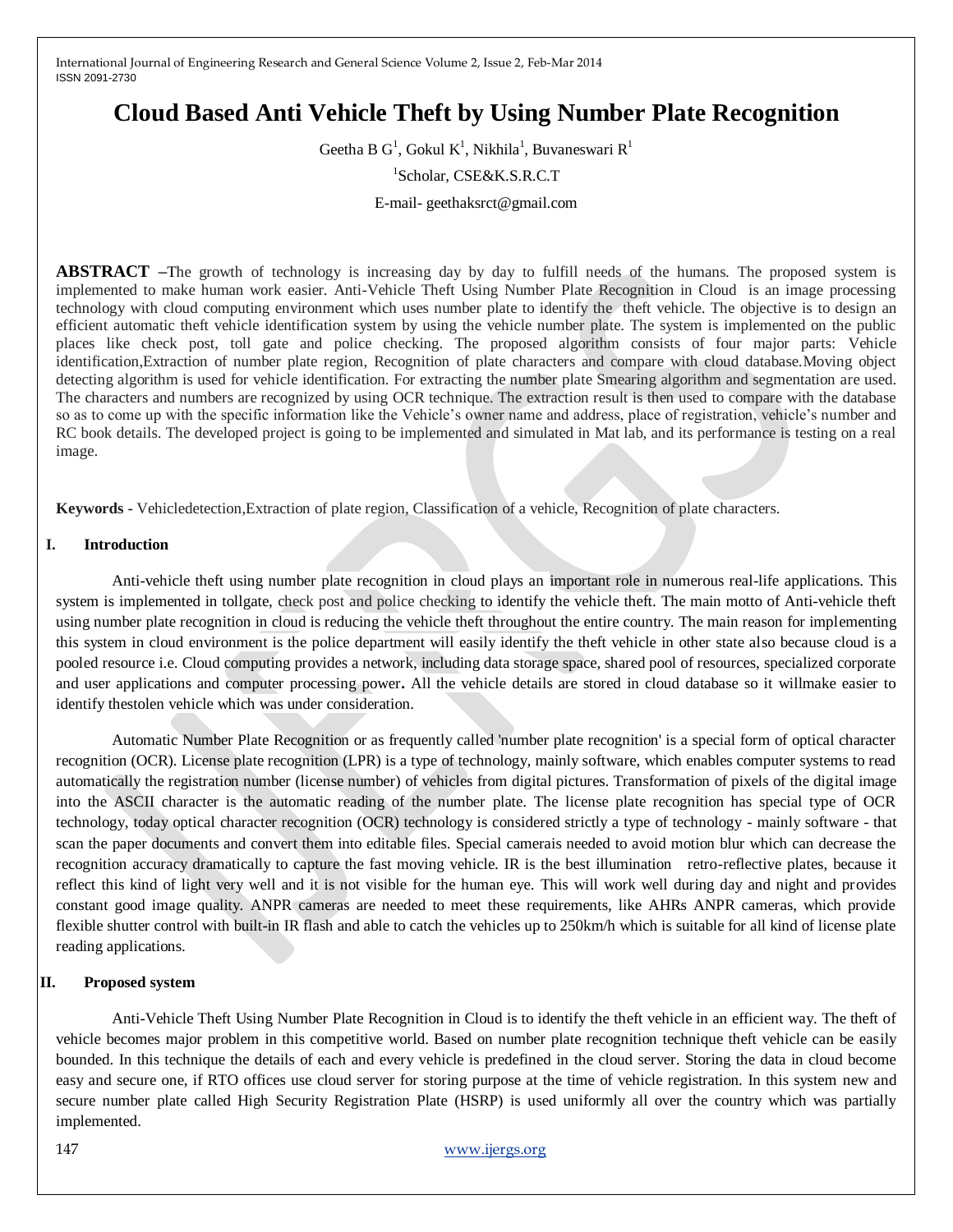### **A. HSRP**

A High Security Registration Plate is a highly secure number plate aimed to bring about a uniform pattern of displaying registration marks across the country. It helps to easily identify the vehicle using camera in the public places and also helps to reduce the vehicle theft. HSRP plates are made of aluminum featuring unique details apart from the registration number. The number plate have a unique seven-digit laser code, a self-destructive sticker with the engine and chassis numbers of the vehicle, chromium-based chakra hologram to prevent counterfeiting, "IND" inscribed in blue color, with India inscribed at a 45 degree angle in hot stamping foil across all letters and numbers on the plate and it has a non-removable and non-reusable snap lock.

### **B. Snap lock**

The snap lock will attach the number plate in place on the vehicle. Any attempt to replace or remove the snap lock will cause the lock to break which makes it impossible to install any other number plate on the vehicle. The replacement of HSPR due to any damage can be provided only by the RTO.

## **C. Laser code**

The unique seven-digit laser code is the biggest safety advantage. It is meant to be scanned by laser detector cameras to determine if the number plate details match the laser code and whether or not the registration plate belongs to the vehicle. So the laser detector camera will have to be installed on roads. Thesetype of cameras are not present in India so far and will have to be imported. The cameras are installed on fixed positions or used as hand-held devices. The cameras also do the recording details of speeding vehicles.

#### **III. Working process**

This system is implementing to identify the theft vehicle all over the country. The laser detection camera is used to identify the number plate. It captures the whole image of the vehicle and then locates the location of the number plate. The located number plate is now extracted and divides the number plate into number of segments. By using OCR concept the segmented character image is converted into ASCII value. After converting the image into character, the character value along with the laser code is sent to the cloud provider. For this purpose the system used to calculate the vehicle"s number should configure with the cloud provider i.e. the API used to access the cloud provider is installed in the computer. In cloud server it compares the registration number and laser code with the database which is already stored and return the result to the respective system from which the request is sent. If the registration number is fake or registration number and the laser code is not matching then the alert message is sent to respective else the alert message is sent to the system as well as the mail is sent to the person who registered a complaint if complaint is in process.

### **IV. SYSTEM DESIGN**

The process can be started by activating the camera. The camera used here is the laser code detection camera. It is useful to detect both the number from number plate and laser code in it. It will search for camera until the camera is active. Once the camera is activated then it searches for vehicle images. After the capturing of image the number plate recognition method is finding for the location of the number plate. After finding the location of the number plate the located region is extracted using extraction method. The extracted plate is in image format, and then the number from that image is extracted using optical character recognition method. At the end of this technique the number and the laser code from the number plate is in digital string format.

Now the character is sent to the cloud environment through internet. In cloud environment the database about each and every vehicle is stored and also the complaints registered about any vehicle are stored. First compare a number with the vehicle"s owner detail database. Here it checks the registration plate is valid or not. If the registration plate is not valid then it sends the alert message to the computer where the validation process is requested. Otherwise it checks for any complaints under police station from all over India is registered. If any complaints under the respective vehicle are found then it sends the alert message to the system from which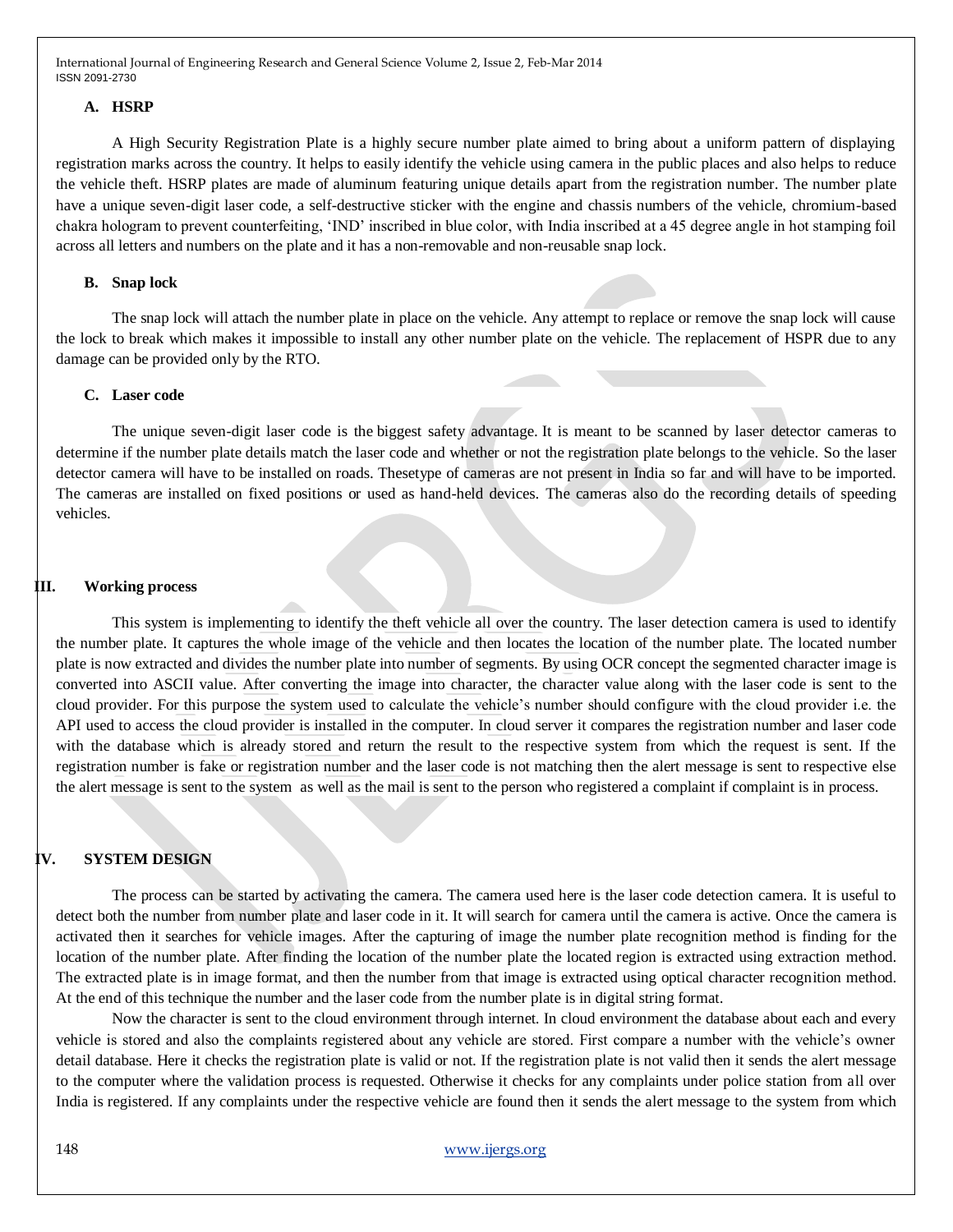the request is sent and also mail to the person who registered the complaint. Otherwise the message with vehicle details is sent to the respective system that the vehicle is genuine. The overall process and the transaction are done through the internet.





# **V. Implementation**

### **A. Extraction of image**

The captured number plates are cropped using edge detection algorithm.Filtration of the images improve the image resolution and the final image is segmented to extract each number. The standard format of each alpha numeric image is predefined in the database. The extracted image is matched with the database by comparing the matrix value. If the captured image is matched in the database then respected string value is returned.

149 [www.ijergs.org](http://www.ijergs.org/)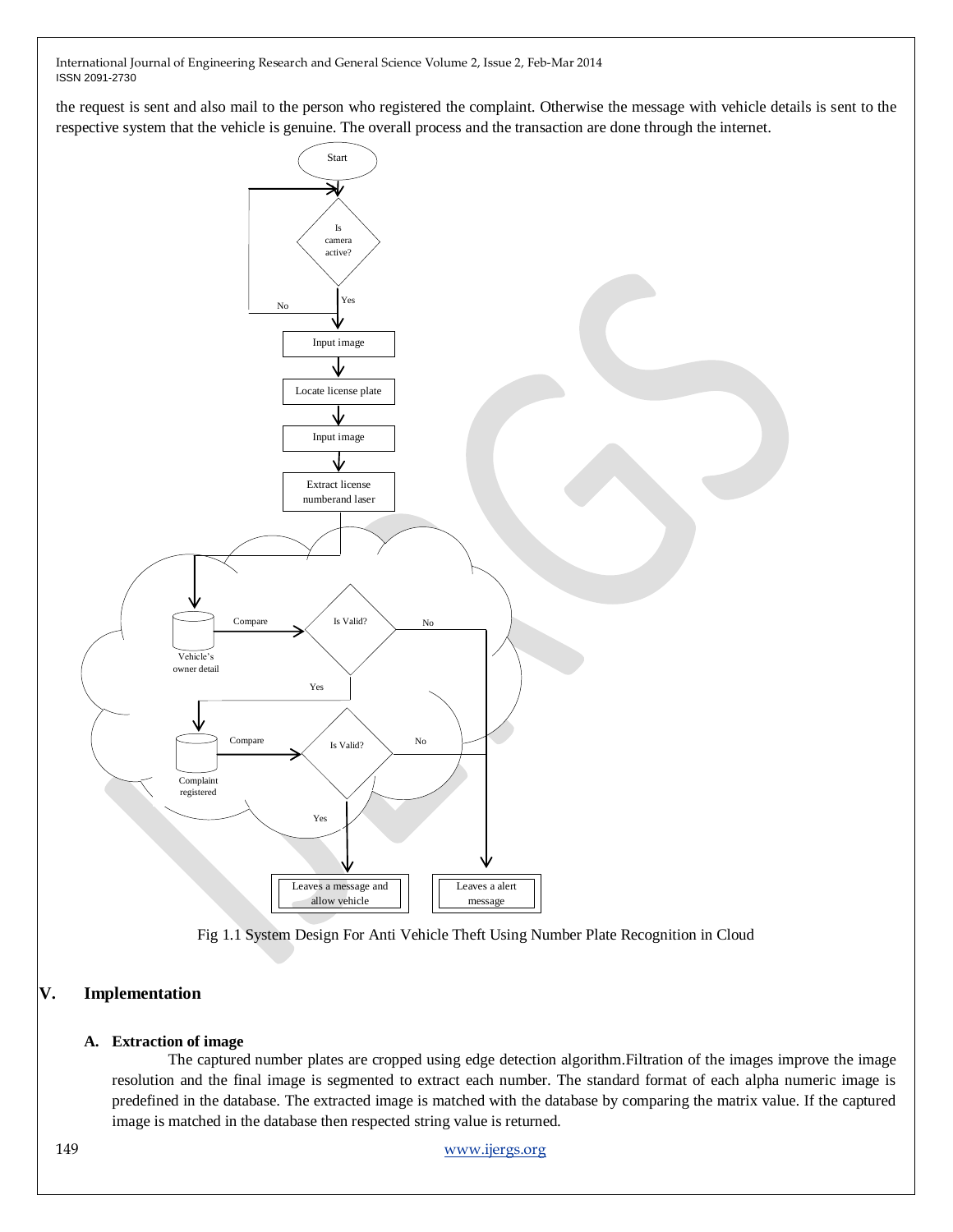## **B. Designing user interface page**

In the designing of user interface page, the login details are provided to the authorized person but not to everyone. It is mainly focused to implement in a tollgate. After creating the login details, the authorized persons can check the updates and match the extracted string with the database to find the status of the vehicle. While matching the returned string value is sent to the cloud database. To find the theft vehicle it is mandatory that the owner should registered a complaint in the police station. If the number matches then the alert message is sent to the respective device from where the request is sent.

### **C. Testing the application in private cloud**

The whole process is developed and tested in private cloud using Microsoft Windows Azure platform.

### **D. Implement the application in public cloud**

After testing process is successfully finished in private cloud it can be move to public cloud for implementation.

# **VI. Conclusion**

Anti-vehicle theft using number plate recognition in cloud is implemented in tollgate to identify the vehicle. Nowadays, vehicle license plate recognition system has become a key to lots of traffic related applications. Extracting the number from the number plate is one of the most important stages. Anti-vehicle theft using number plate recognition in cloud consists of two modules, one for extract number from number plates and one for verifying extracted number and user details in cloud database. In additions, it can be applied to all kind of license plate and it is not sensitive to complex background, non-uniform illumination condition and inclined license plate. Anti-vehicle theft using number plate recognition in cloud implements the system to find the stolen vehicle in an efficient way and to recovery the vehicle. The proposed system is implemented in tollgate to identify the vehicle. After the successive of this, it can be upgrade and implement in the public places like traffic signal, petrol bunk, and check post and so on. It is very useful to find the vehicle where it is. If the theft vehicle is caught by the camera then the current information about the vehicle is send to the database it can be seen by police department. By using this method will reduce the vehicle theft and also culprit will not escape. The proposed system will reduce the cost of infrastructure.

The number plate recognition technique is tested under MAT lab and the virtual environment is created under the private cloud for testing purpose in Windows Azure. After the completion of testing it can be tested on the public cloud. It is very useful to find the vehicle where it is. If the theft vehicle is caught by the camera then the current information about the vehicle is send to the database it can be seen by police department.

# **VII. Biography**

**B.G.GeethaM.E,P.hD.,** HOD of Computer Science and Engineering in K.S.Rangasamy College of Technology.

**K.Gokul**pursuing B.E-Computer Science and Engineering in K.S.Rangasamy College of Technology.

**A.Nikhil**pursuing B.E-Computer Science and Engineering in K.S.Rangasamy College of Technology.

**R.Buvaneswari**pursuing B.E-Computer Science and Engineering in K.S.Rangasamy College of Technology.

### **REFERENCES:**

[1] AnishLazrus, Siddhartha Choubey,Sinha G.R (2011), "An Efficient Method of Vehicle Number Plate Detection and Recognition",International Journal of Machine Intelligence, Volume 3, Issue 3, 2011, pp -134-137.